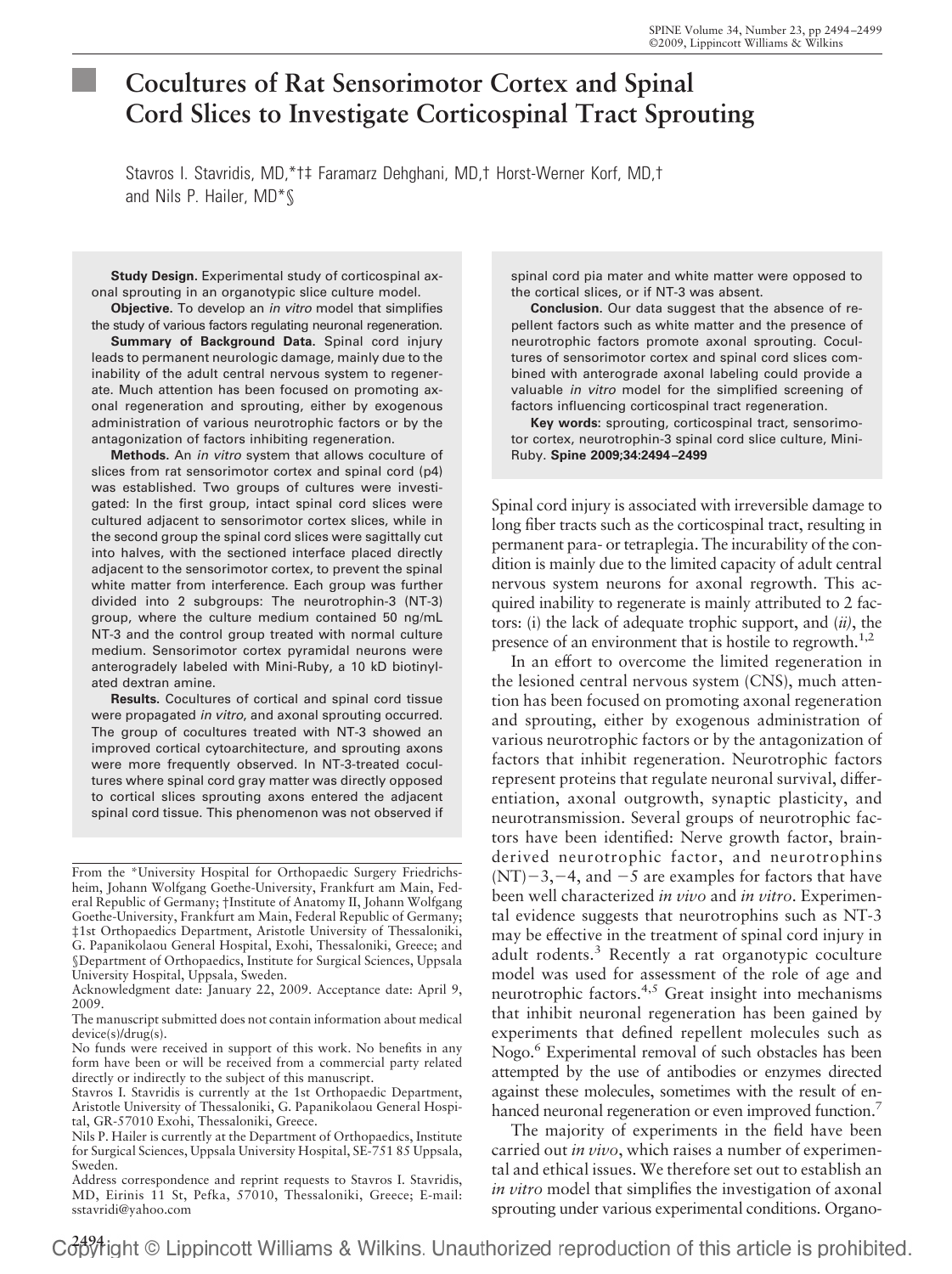typic slice cultures of different CNS regions have become important tools to study degeneration and regeneration in the CNS, and we recently refined and characterized slice cultures from rat spinal cord where survival of defined neuronal and glial populations was found.8 To study the potential of various neurotrophic or antirepellent factors to induce axonal sprouting we designed an *in vitro* model that comprises the origin and target regions of the corticospinal tract, that is, sensorimotor cortex and spinal cord. In this study, we therefore combined cocultures of rat sensorimotor cortex and spinal cord slices with anterograde axonal labeling. This coculture system was then applied to gain preliminary insight into the effects of pia mater and white matter removal, and of exogenously administered NT-3 on neuronal survival and axonal sprouting.

# **Materials and Methods**

# *Preparation and Culture of Rat Cortex and Spinal Cord Cocultures*

Wistar rats were raised and provided by the "Zentrale Forschungseinrichtung" of the Hospital of the Johann Wolfgang Goethe-University in Frankfurt am Main, Germany, according to the local guidelines for animal welfare. Tissue preparation was performed under aseptic conditions using sterile instruments. The following sterile instruments were used: 1 pair of large, bandage scissors, 2 pairs of small, straight, sharp, operating scissors, 2 fine surgical forceps, 1 fine, straight anatomic forceps, 2 curved anatomic forceps, 2 scalpel handles, 1 surgical blade no. 15, 1 surgical blade no. 11, 1 halved razor blade, 1 glass Pasteur pipette, 2 glass Pasteur pipettes with sawed off tip, and 2 round filters (diameter, 55 mm).

**Cortical Slice Cultures.** In order to produce Agar-blocks of required thickness and solidity for the slice culture preparation the following ingredients (all from Merck, Darmstadt, Germany) were diluted in 100 mL Aqua dest: 0.725 g NaCl, 0.0373 g KCl, 0.01725 g NaH<sub>2</sub>PO<sub>4</sub>·H<sub>2</sub>O, 0.0493 g MgSO<sub>4</sub> 7H<sub>2</sub>O, 0.2184 g NaHCO<sub>3</sub>, 0.18 g Glucose, 0.0294 g CaCl<sub>2</sub> 2H<sub>2</sub>O, 5 g Agar. The solution was heated for 30 minutes to 70°C on a magnetic stirrer and aliquoted into cell culture dishes (35-mm diameter), that after cooling were tightly sealed and stored at 4°C for subsequent sectioning. Before the preparation procedure, 2 Agar-blocks dimensioned to the length and width of the rat brain were fixed onto a vibratome (Vibratome 1000 Classic; TPI St. Louis, MO) Plexiglas insert with Histoacryl tissue-glue (Braun, Melsungen, Germany), forming an "L" configuration. A third agar-block was glued to the Plexiglas-insert after the brain explant had been positioned in the Plexiglas insert in order to achieve maximal stabilization during sectioning. The final Agar construct thus formed a "U" configuration that was open on the side facing the vibratome razor blade.

Coronal slice cultures from prefrontal cortex were subsequently obtained from p4 Wistar rats. After decapitation with large bandage scissors, the scalp was removed using small scissors and surgical forceps. With small scissors and surgical forceps, the calvaria was opened and removed, revealing the underlying brain. With a no. 11 scalpel the frontal pole and the cerebellum were removed and the brains were immediately placed in ice-cold preparation medium. After drying on a filter for a few seconds, the brain was carefully transported with the curved anatomic forceps onto the vibratome Plexiglas insert, where it was secured with Histoacryl tissue-glue and embedded between the agar blocks as described above. After attaching the halved razor blade to the sliding vibratome and filling the Plexiglas inset with 50 mL cold preparation medium, 4 to six  $400$ - $\mu$ m coronal sections were obtained from each brain. Preparation medium consisted of minimal essential medium (Gibco, Eggenstein, Germany), containing 1% glutamine (Gibco) with a  $pH = 7.35$ . Throughout the preparation process preparation medium was kept on ice, in order to maintain a temperature of approximately 4°C. Using the anatomic forceps and a no. 15 scalpel, the remnants of the surrounding dura mater were removed under microscopic control, and the brain slices were transferred into cell cultures inserts that were placed in 6 well culture dishes, containing 1 mL of culture medium per well. Culture medium consisted of 50% minimal essential medium, 25% Hank balanced salt solution (Gibco), 25% normal horse serum  $(Gibco)$ , 2% glutamine, 1  $\mu$ g/mL insulin (Boehringer, Mannheim, Germany), 2.4 mg/mL glucose (Braun), 0.1 mg/mL streptomycin (Sigma Chemicals, Deisenhofen, Germany), 100 U/mL penicillin (Sigma), and 0.8  $\mu$ g/mL vitamin C (Sigma), with the pH adjusted to 7.4. The culture dishes were kept in an incubator during the following preparation of the spinal cord slices.

**Spinal Cord Slice Cultures.** Before preparation, Agar-blocks were prepared as follows: An Agar-block measuring approximately  $2 \times 1.5 \times 1$  cm<sup>3</sup> was sectioned from the previously produced Agar aliquots and placed on a sterile round filter. Using the tip of a Pasteur pipette, 2 tunnels that were dimensioned to fit the diameter of the rat spinal cord were prepared. Subsequently, the Agar-block was bisected by using the scalpel blade no. 11, with the cut passing through the channels that had been opened before (Figures 1A, B). One half was placed horizontally, in order to accommodate the subsequently prepared spinal cord slices.

Transverse slice cultures of rat spinal cord were then obtained from p4 Wistar rats as follows: After decapitation with the large bandage scissors, the dorsal skin and musculature of the trunk were removed along the midline, using small scissors and surgical forceps. Subsequently, by use of the other set of small scissors and surgical forceps, a longitudinal laminectomy was performed from the cervical to the lumbar region of the vertebral column, the dura mater was incised, the spinal cord dissected from the denticulate ligaments and immediately placed in ice cold preparation medium (composition described earlier in the text).

Using the anatomic forceps and the no. 15 scalpel, the remnants of the surrounding dura mater were removed under microscopic control, and the spinal cord was cut into 2 segments: 1 cervicothoracic and 1 thoracolumbar. Both tissue segments were sandwiched between the 2 agar half-blocks described above, and the whole block was transferred onto the vibratome Plexiglas-insert, where it was secured with Histoacryl tissueglue. This construct provided tissue protection and mechanical stabilization, reduced shear stress during sectioning and produced slices of uniform thickness. The halved razor blade was attached to the sliding vibratome, the Plexiglas-insert was filled with 50-mL ice cold preparation medium and the spinal cord was cut into transverse slices of  $400$ - $\mu$ m thickness. From each spinal cord 10 to 20 slices were obtained and transferred into cell cultures inserts (pore size,  $0.4 \mu m$ ) that were placed in 6-well culture dishes. Under microscopic control, transverse spinal cord slices were placed adjacent to the coronal brain sections, and the culture dishes were incubated at 35°C in a fully humidified atmosphere with  $5\%$  CO<sub>2</sub> in the culture medium described above.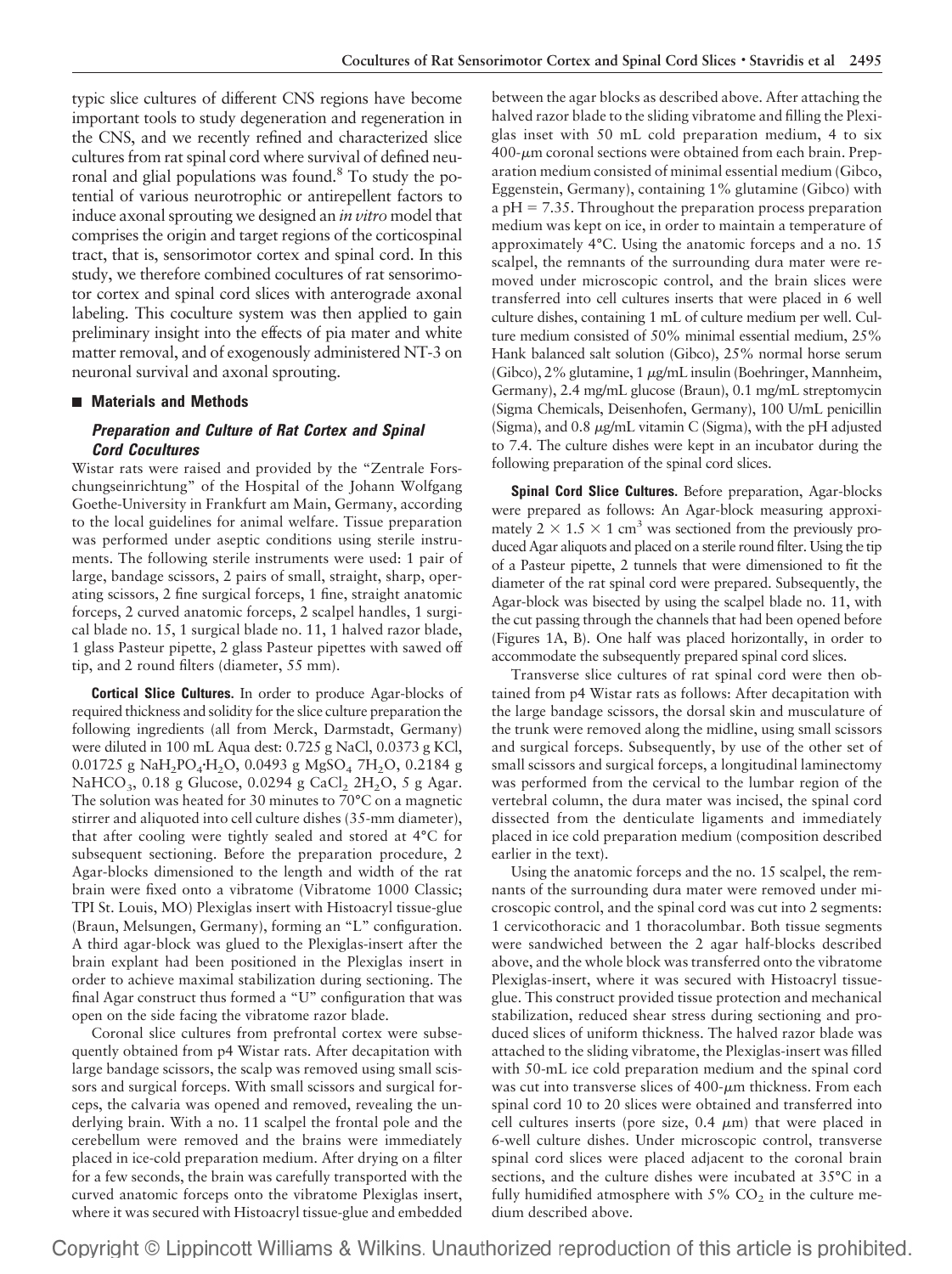

Figure 1. **A, B,** Schematic drawing of Agar-blocks preparation seen from above (**A**) and from the side (**B**). **C,** Schematic drawing of sensorimotor cortex and spinal cord slice cultures and their orientation in the whole slice and half slice subgroups.

#### C Schematic representation of "whole slice" and "half slice" groups of co-cultures

# *Experimental Groups and Subgroups*

The cocultures were divided into 2 groups. In the first group, intact spinal cord slices cultured adjacent to sensorimotor cortex slices were used ("whole slice" subgroup), while in the second subgroup the spinal cord slices were sagittally cut into halves under microscopic control, with the sectioned interface placed directly adjacent to the sensorimotor cortex ("half slice" subgroup; Figure 1C). This protocol was used in order to prevent the spinal white matter from interfering between the cortical and spinal gray matters. Each group was further divided into 2 subgroups: The NT-3 group, where the culture medium contained 50 ng/mL NT-3 (rhNT-3; R&D Systems, Wiesbaden, Germany), and the control group treated with normal culture medium as described above.

### *Anterograde Labeling of Sprouting Axons*

One hour after preparation, neurons situated in the sensorimotor cortex were anterogradely labeled with Mini-Ruby (Molecular Probes, Eugene, OR), a 10 kD biotinylated dextran amine that is anterogradely transported in intact axons. Mini-Ruby was applied by placing a minute crystal of the undiluted tracer on the surface of the cortical slice culture, and Mini-Ruby fluorescence could be repetitively observed under an inverse light and fluorescence microscope (excitation filter, 520–550 nm). The culture dishes were immediately returned to the incubator, and the culture medium was changed every second day.

# *Fixation of Rat Cortex and Spinal Cord Cocultures and Immunohistochemistry*

After 4 days *in vitro* (div) the cocultures were fixed with 4% paraformaldehyde (Merck), 15% picric acid (Merck) and 0.1% glutaraldehyde (Sigma) in 0.1 M phosphate buffer (PB) for 15 minutes, washed with 0.1 M PB and postfixed in the same fixative without glutaraldehyde for 1 hour. Cocultures were finally washed with 0.1 M PB for 1 hour, until the yellow color of the picric acid was completely washed away, and were carefully removed from the culture membrane using a fine paint brush. The slices were then placed in 0.8 M sucrose solution (Merck) containing  $1.5\%$  NaN<sub>3</sub> (Merck) and stored at 4°C.

After pretreatment with methanol and  $H_2O_2$  (0.45%), the cocultures were washed with phosphate-buffered saline (PBS) and incubated with avidin-biotin-complex (Vector Laboratories, Burlingame, CA; diluted 1:100 in PBS with 0.3% Triton) for 1 hour. After thorough washing with PBS ( $2 \times 10$  minutes) and Tris-buffer ( $1 \times 10$  minutes), 3, 3'-diaminobenzidine (DAB; Sigma) was used as a chromogene (0.1 g DAB diluted in 200 mL Tris-buffer and activated with 100  $\mu$ L H<sub>2</sub>O<sub>2</sub> [40%]). The reaction proceeded under visual control with a light microscope, and when coloration became visible the reaction was stopped with Tris-buffer for 10 minutes. After washing, cocultures were mounted on gelatin-coated glass slides, counterstained with hematoxylin (AppliChem, Darmstadt, Germany), dehydrated through a graded series of ethanol and xylol and coverslipped with Entellan (Merck).

#### **Results**

In the groups of cocultures incubated in control medium and fixed after 4 div, the cytoarchitecture was poorly preserved in the sensorimotor cortex, while the spinal cord slice cultures were better preserved. In the spinal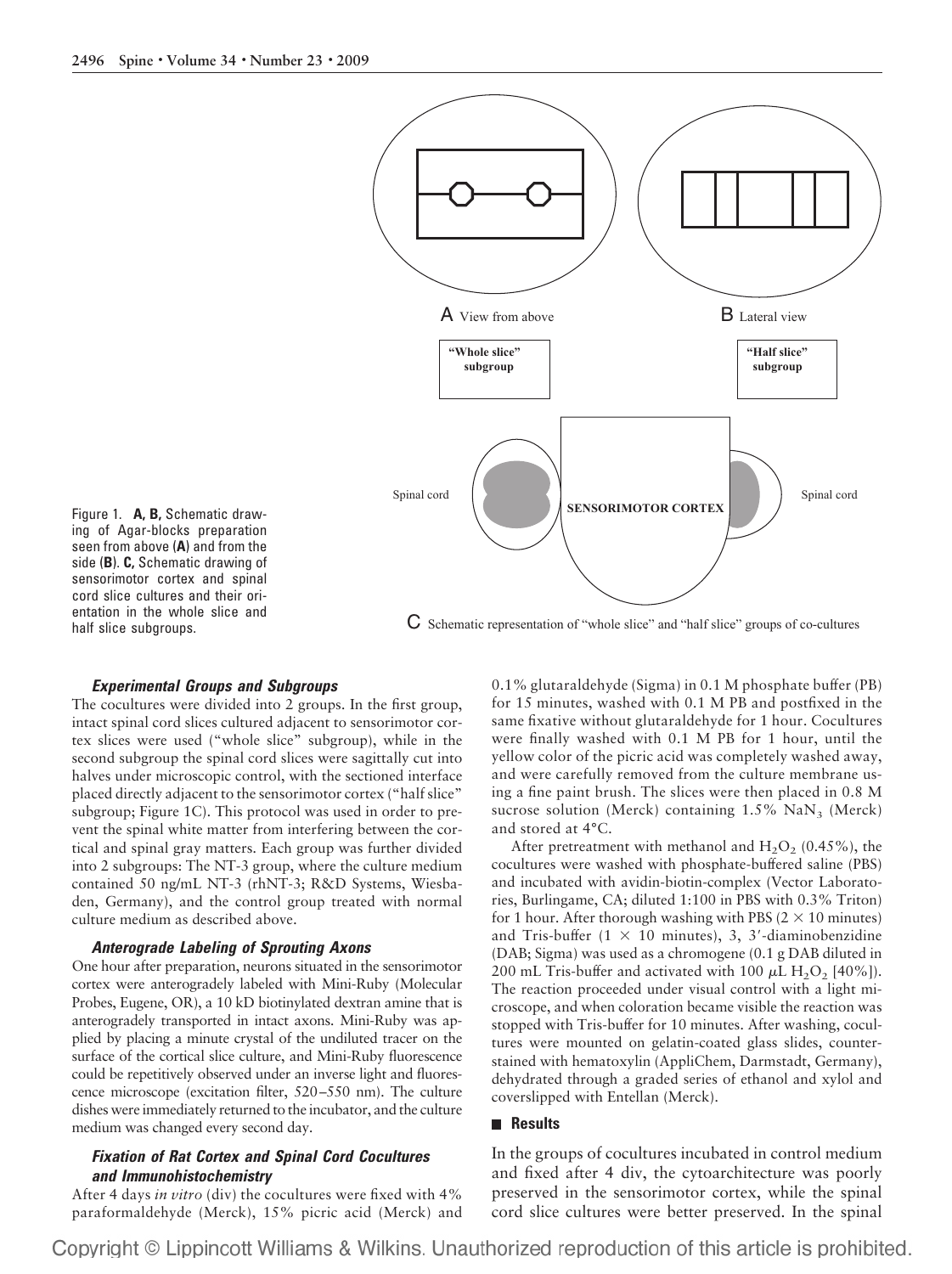

Figure 2. **A,** Slices from sensorimotor cortex were cocultured with spinal cord slice cultures. After 4 div, an interface connecting the cortical with the spinal cord slice had developed (line denoting the interface). **B,** In the group of cocultures treated with NT-3, numerous large neurons in the sensorimotor cortex that mostly resembled pyramidal neurons could be labeled by Mini-Ruby. In association with these labeled neurons, a network of dendrites and, in some instances, sprouting axons, could be observed. The insert shows a larger magnification of this sensorimotor cortex region, and a labeled axon with a growth cone that grows towards the interface region. The cortical surface is situated at the bottom, the interface region connecting the cortical culture to the spinal cord slice cultures would be beyond the upper border of the picture. **C,** In the group of whole slice cocultures treated with NT-3, axons (arrowheads) grew towards the corticospinal interface, finally demonstrating a course parallel to it, but not penetrating the white matter of the spinal cord culture itself. The cortical part of the coculture is situated at the bottom right side of the picture. **D,** In the group of half slice cocultures (treated with NT-3) where spinal cord gray matter was directly opposed to the cortical cultures, sprouting axons traversed the corticospinal interface and entered the gray matter of the spinal cord. Sprouting axons (arrowheads) with growth cones displayed a maximal length of 500  $\mu$ m. The cortical part of the coculture is situated at the bottom right side of the picture. All preparations counterstained with hematoxylin. Scale bar in A: 200  $\mu$ m, B: 400  $\mu$ m (insert: 40  $\mu$ m), C, D: 40  $\mu$ m.

cord ventral horns, cells of a size corresponding with small and medium size motoneurons were visible, whereas large motoneurons seemed to be missing. Large quantities of dorsal horn interneurons were found to persist. After 4 div, an interface connecting the cortical and the spinal cord slice culture had developed, bridging the small gap between the 2 slice cultures that initially existed (Figure 2A). Axonal labeling following Mini-Ruby application on the sensorimotor cortex was visible in fluorescence microscopy during the period of *in vitro* culture, and after fixation and preparation for light microscopy after 4 div. We observed very few labeled axons, originating from the sensorimotor cortex, in the area surrounding the corticospinal interface of the group of whole slice cocultures. Sprouting axons were rare, short, and limited to the area of the sensorimotor cortex. No sprouting axons actually crossed the corticospinal interface or entered the spinal cord tissue. In the group of half-slice cocultures where spinal cord gray matter was directly opposed to the cortical cultures and culture was performed in control medium there was no obvious improvement in the amount of axonal sprouting.

In contrast, in cocultures treated with NT-3, an improved survival of cortical neurons was seen. Numerous Mini-Ruby-labeled neurons were found in all layers of the sensorimotor cortex. They were accompanied by a fiber network consisting of Mini-Ruby labeled dendrites and axons (Figure 2B). As in cocultures treated with control medium, the preservation of spinal cord morphology was generally good. Anterograde labeling of neurons in the sensorimotor cortex resulted in visualization of sprouting axons that were longer than in the control group. In the area of the corticospinal interface, sprouting Mini-Ruby-labeled axons were observed. In the group of whole slice cocultures, these axons grew towards the corticospinal interface, but changed their course and eventually ran parallel to the interface (Figure 2C). They were unable to cross the corticospinal interface, consisting of pia mater and white matter, in order to enter the spinal cord. In contrast, in the group of half slice cocultures treated with NT-3, some sprouting axons actually crossed the corticospinal interface and entered the spinal cord tissue. In this subgroup, sprouting axons with growth cones were seen (Figure 2D).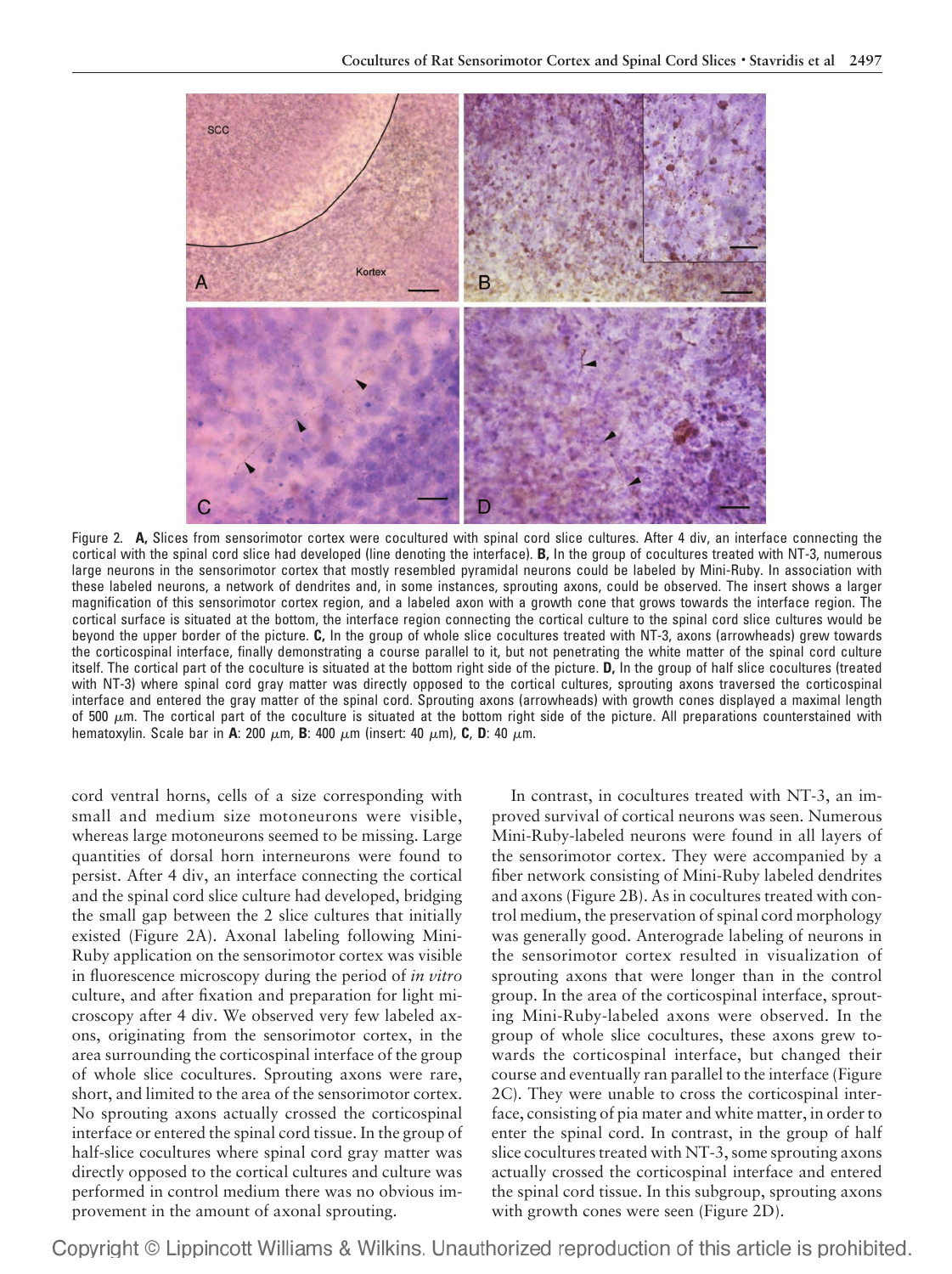# **Discussion**

The riddle of insufficient recovery after SCI is currently studied by approaches that aim at identifying factors that promote or inhibit neuronal and axonal regeneration. Mostly, these studies are carried out *in vivo* in animal experiments. It was our aim to develop a relatively simple *in vitro* model that allows for the investigation of axonal regeneration in the corticospinal system, enabling screening of a multitude of factors that have the potential to promote regeneration. We therefore established a coculture model of sensorimotor cortex and spinal cord slices.

The ability of corticospinal neurons to survive axotomy appears to be well correlated with their innervation of spinal targets. In rodents, neurons die if they are axotomized before target innervation, but are able to survive if axotomy occurs after they have innervated spinal targets. Axotomy after an age of 14 days or more causes cell shrinkage but not cell death. Furthermore, it has been reported that axotomy of corticospinal axons in the adult rat close to the *perikarya*, that is, at the level of the internal capsule, resulted in the demise of many corticospinal neurons. Since our slice culture preparation equals a severe proximal axotomy and the cultures were derived from p4 animals, the observed pyramidal cell death in the control group was an expected finding.

The number and morphology of smaller  $NeuN^{+}$  neurons in the gray matter of spinal cord slice cultures have been found to remain well preserved, even after prolonged culture periods. $8$  Calbindin<sup>+</sup> neurons also showed a capacity for survival over prolonged culture periods, although their numbers decline with time. This relatively high degree of preservation of smaller NeuN<sup>+</sup> or calbindin<sup>+</sup> neurons in spinal cord slice cultures is contrasted by an early loss of large motoneurons in the ventral horn. The early loss of ventral horn motoneurons observed in slice cultures correlates well with the observation that immature motoneurons are vulnerable to target deprivation.<sup>9</sup>

The improved survival of cortical neurons in the NT-3-treated group indicates a potent neuroprotective effect of NT-3. There are numerous *in vivo* experiments demonstrating that NT-3 prevents axotomy-induced cell death of corticospinal neurons.10 In the NT-3-treated group, labeled corticospinal sprouting axons were observed in the corticospinal interface, while this phenomenon was not observed in the control group. *In vivo*, NT-3 has been found to enhance regeneration and sprouting of corticospinal axons both during development and after adult spinal cord lesion, alone or combined with other neurotrophins.<sup>1,3,11</sup> In a similar organotypic coculture model neurotrophic factors secreted by transplanted neural progenitor cells promoted corticospinal axonal growth.4 We observed that regenerating axons were unable to penetrate the spinal cord tissue in the whole slice subgroup, whereas the half slice subgroup contained sprouting axons that crossed the corticospinal interface and entered the spinal cord tissue. This observation is possibly explained by "Nogo"—molecules expressed on oligodendrocytes, and it is in accordance with *in vivo* findings: Regeneration and sprouting of axons after an experimental spinal cord lesion and subsequent tissue grafting occurred almost exclusively within the remaining gray matter at the lesion area while it avoided the white matter.<sup>11–13</sup> Thus, it appears that the presence of oligodendrocytes or white matter inhibits axonal regrowth even in the presence of neurotrophic factors, whereas neurotrophin-induced axonal sprouting can take place when white matter has been abolished. This hypothesis is strengthened by observations on enhanced axonal sprouting after elimination of white matter<sup>14</sup> or after combined application of NT-3 and an antibody that neutralizes neurite growth inhibitors.<sup>15</sup>

There are many limitations to the *in vitro* model described here: Primarily, the loss of neurons both in the cortex and in the spinal cord subsequent to culture preparation represents a severe degenerative alteration. However, such early neuronal loss is well known from other slice cultures such as organotypic hippocampal slice cultures. In such preparations, the loss of granule and pyramidal cells is marked during the early phase of the culture period,  $16$  but keeping this limitation in mind, that model has proven to be of great value.17 A further limitation of our coculture system is the immaturity of the tissue that is used to produce the slice cultures: It was earlier described that the highest degree of neuronal and cytoarchitecture preservation in spinal cord slice cultures is achieved when animals of an age up to p3 are used as a source of tissue, whereas cultures derived from animals of age p6 and older are of inferior quality.8 Therefore, the regenerative capacity of pyramidal neurons is probably superior in our coculture system when compared to adult tissues.

## **Conclusion**

Previous *in vitro* experiments on axonal sprouting have often relied on explants from cortex or sympathetic ganglions cultured on cryostat sections of brain or spinal cord.<sup>18,19</sup> In other cases, living substrates were used to study regenerative processes such as the extension of neurites from sensorimotor cortex into spinal cord gray matter.<sup>20</sup> We have previously used various fluorescent dyes to visualize fiber tracts in the entorhinalhippocampal system *in vitro*, 21,22 and we relied on these experimental techniques to establish an *in vitro* slice coculture model that enables studies on the regenerating corticospinal system. The effects of exogenous administration of neurotrophic or antirepellent factors on neuronal regeneration in the corticospinal system can be investigated rather comfortably, as neuronal survival, axonal regeneration, and sprouting all occur in our model. The model has the advantage of organotypic slice cultures, that is, easy access where pharmacological or surgical intervention is intended. Despite of the limitations discussed above, the model should have the potential to serve as a useful tool in experiments that aim at elucidating the neuronal preservation, axonal